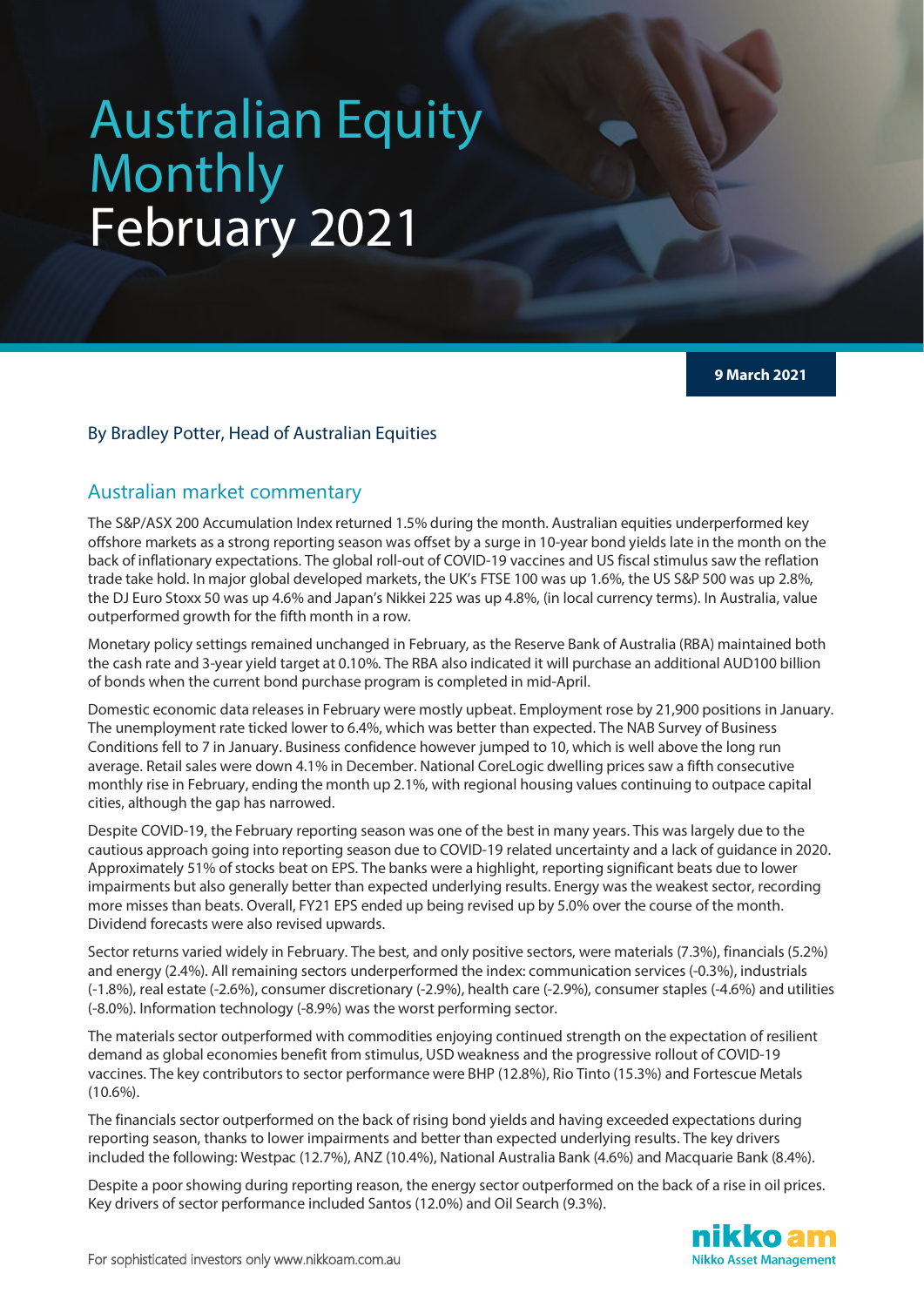Consumer staples underperformed as the market is adjusting to the reality that once COVID-19 passes, some businesses are likely to report weaker results. The key detractors included Coles (-14.0%), Woolworths (-3.6%) and A2 Milk (-16.0%). Coles was the worst detractor, having commented in their outlook that sales growth will be low or possibly negative once the COVID-19 impact rolls off.

The utilities sector underperformed as a result of surging bond yields. Key detractors included AGL Energy (-14.8%), APA Group (-5.1%) and Spark Infrastructure (-7.3%).

The information technology sector was the worst performer, in part due to rising bond yields. Key drivers of underperformance included Afterpay (-11.5%) and Xero (-8.8%).

# Australian market outlook

February's reporting season was one of those rare situations where we were better off than when we started. The changes to EPS growth expectations for FY21 have increased six percentage points to 16.8% and all forecast years appear to have risen. Dividends were the highlight, having grown more than earnings. The understandable lack of guidance from many companies during 2020 had arguably led market earnings forecasts to be cautious going into reporting season which contributed to the record high in "beats". However, there is no doubt that a strong recovery is taking hold.

Resources and banks were the standout during the month. Banks reported significant beats driven primarily by much lower impairments, often helped by write backs. However, the underlying results were also better, with margins surprising to the upside as competition in deposit pricing has reduced. Incredibly, there were a number of stocks that beat on EPS, DPS and sales relative to pre-pandemic forecasts. These included the largely immune iron ore related companies such as BHP, Rio Tinto, Fortescue Metals, BlueScope Steel and Mineral Resources together with the COVID-19 winners such as JB Hi-Fi, Nick Scali, Super Retail, Dominos and Ansell.

Overall, earnings are still down relative to pre-pandemic levels, but the market is now expecting to recover to FY19 levels by FY21. This is an extremely fast and rare rebound of earnings out of a recession.

The ongoing global COVID-19 situation remains fluid. Vaccinations continue to be rolled out across Australia and the rest of the world. However, the sheer scale of the task at hand means that the pathway back to normality will be long and bumpy.

The global business cycle remains strong with strong Purchasing Manager's Index (PMI) and Institute of Supply Management (ISM) data helped by the unprecedented and rapid government interventions. The latest data shows Australian GDP growth remaining strong with Q4 expanding 3.1% over the quarter which was much better than consensus. Incredibly, Australia's GDP is only 1.1% below the level in Q4 2019, compared to the global median decline of 3%.

Interest rates have essentially been anchored by central bank intervention globally while inflation expectations are showing strong signs of recovery from low levels. Yield curves have steepened substantially globally which has been historically positive for value, as the under-priced and economically sensitive cyclical and financial stocks do well.

Despite the rotation and sharp rally in value that began in late 2020, it has still materially underperformed growth over the past 12 months and has a long way to reverse this underperformance, let alone the underperformance of the last few years. Value typically outperforms for at least 12 months after a major trough in earnings and we see little reason for this outcome to not be repeated.

The tough decade for value investors has created attractive investment opportunities that a well-disciplined value investor can harness. Our process is well positioned to take advantage of the opportunity set that requires a longterm investment horizon that looks through the current uncertainty, and a detailed bottom-up focus that identifies attractively priced companies that we believe are positioned to be rewarded in the economic recovery.

**Nikko Asset Management**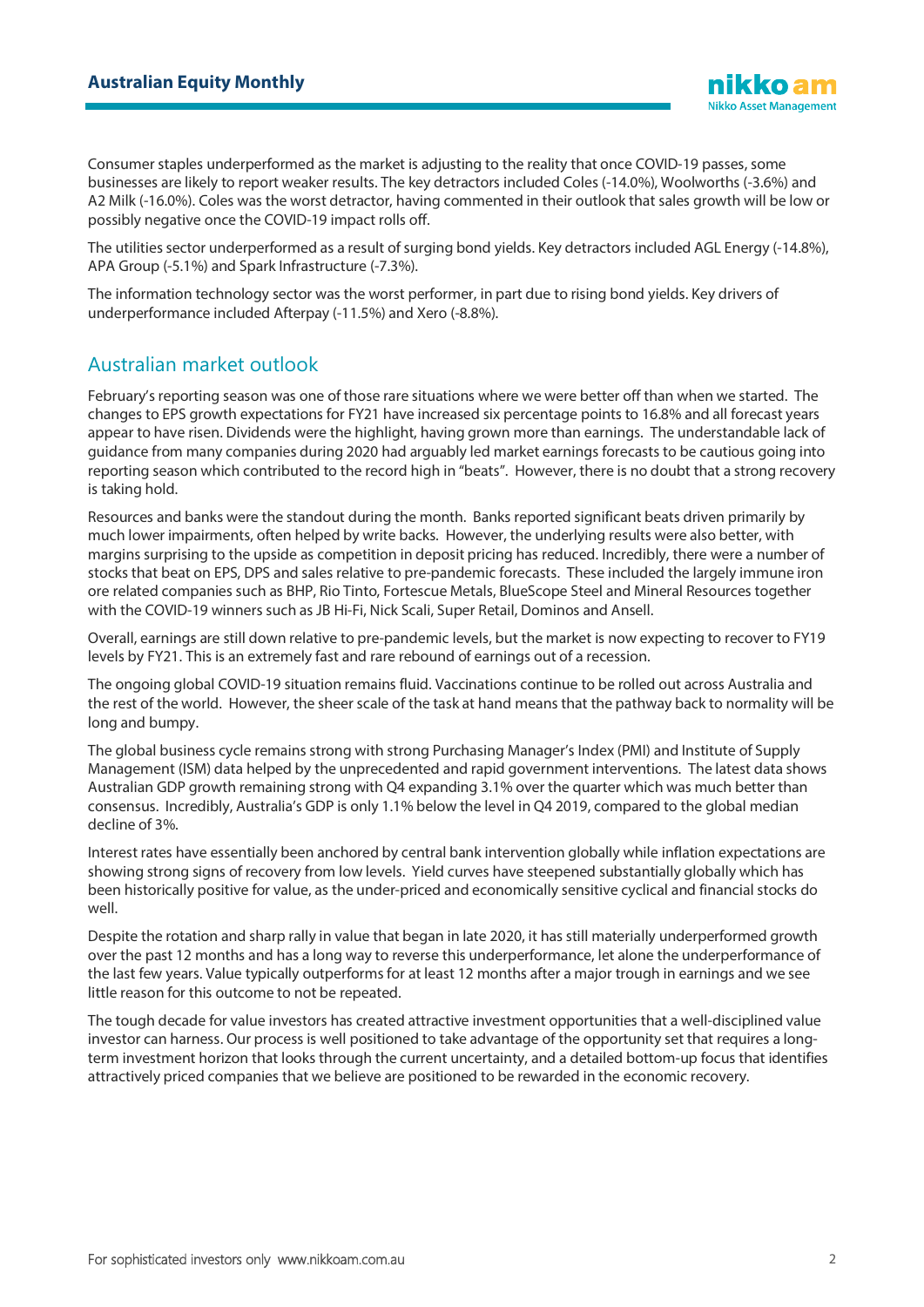

### **Contact us**

#### **Nikko AM Limited**

Level 26, One International Towers Sydney, 100 Barangaroo Avenue Barangaroo NSW 2000, Australia

GPO Box 3881, Sydney NSW 2001, Australia

Phone:  $+61(0)$  2 8072 6300 Fax:  $+ 61 (0) 280726304$ Email: enquiries.au@nikkoam.com

Important information: This document is prepared by Nikko Asset Management Co., Ltd. and/or its affiliates (Nikko AM) and is for distribution only under such circumstances as may be permitted by applicable laws. This document does not constitute investment advice or a personal recommendation and it does not consider in any way the suitability or appropriateness of the subject matter for the individual circumstances of any recipient.

This document is for information purposes only and is not intended to be an offer, or a solicitation of an offer, to buy or sell any investments or participate in any trading strategy. Moreover, the information in this material will not affect Nikko AM's investment strategy in any way. The information and opinions in this document have been derived from or reached from sources believed in good faith to be reliable but have not been independently verified. Nikko AM makes no guarantee, representation or warranty, express or implied, and accepts no responsibility or liability for the accuracy or completeness of this document. No reliance should be placed on any assumptions, forecasts, projections, estimates or prospects contained within this document. This document should not be regarded by recipients as a substitute for the exercise of their own judgment. Opinions stated in this document may change without notice.

In any investment, past performance is neither an indication nor guarantee of future performance and a loss of capital may occur. Estimates of future performance are based on assumptions that may not be realised. Investors should be able to withstand the loss of any principal investment. The mention of individual stocks, sectors, regions or countries within this document does not imply a recommendation to buy or sell.

Nikko AM accepts no liability whatsoever for any loss or damage of any kind arising out of the use of all or any part of this document, provided that nothing herein excludes or restricts any liability of Nikko AM under applicable regulatory rules or requirements.

All information contained in this document is solely for the attention and use of the intended recipients. Any use beyond that intended by Nikko AM is strictly prohibited.

Japan: The information contained in this document pertaining specifically to the investment products is not directed at persons in Japan nor is it intended for distribution to persons in Japan. Registration Number: Director of the Kanto Local Finance Bureau (Financial Instruments firms) No. 368 Member Associations: The Investment Trusts Association, Japan/Japan Investment Advisers Association.

United Kingdom and rest of Europe: This document constitutes a financial promotion for the purposes of the Financial Services and Markets Act 2000 (as amended) (FSMA) and the rules of the Financial Conduct Authority (the FCA) in the United Kingdom (the FCA Rules).

This document is communicated by Nikko Asset Management Europe Ltd, which is authorised and regulated in the United Kingdom by the FCA (122084). It is directed only at (a) investment professionals falling within article 19 of the Financial Services and Markets Act 2000 (Financial Promotions) Order 2005, (as amended) (the Order) (b) certain high net worth entities within the meaning of article 49 of the Order and (c) persons to whom this document may otherwise lawfully be communicated (all such persons being referred to as relevant persons) and is only available to such persons and any investment activity to which it relates will only be engaged in with such persons.

United States: This document is for information purposes only and is not intended to be an offer, or a solicitation of an offer, to buy or sell any investments. This document should not be regarded as investment advice. This document may not be duplicated, quoted, discussed or otherwise shared without prior consent. Any offering or distribution of a Fund in the United States may only be conducted via a licensed and registered broker-dealer or a duly qualified entity. Nikko Asset Management Americas, Inc. is a United States Registered Investment Adviser.

Singapore: This document is for information only with no consideration given to the specific investment objective, financial situation and particular needs of any specific person. You should seek advice from a financial adviser before making any investment. In the event that you choose not to do so, you should consider whether the investment selected is suitable for you. This publication has not been reviewed by the Monetary Authority of Singapore. Nikko Asset Management Asia Limited is a regulated entity in Singapore.

Hong Kong: This document is for information only with no consideration given to the specific investment objective, financial situation and particular needs of any specific person. You should seek advice from a financial adviser before making any investment. In the event that you choose not to do so, you should consider whether the investment selected is suitable for you. The contents of this document have not been reviewed by the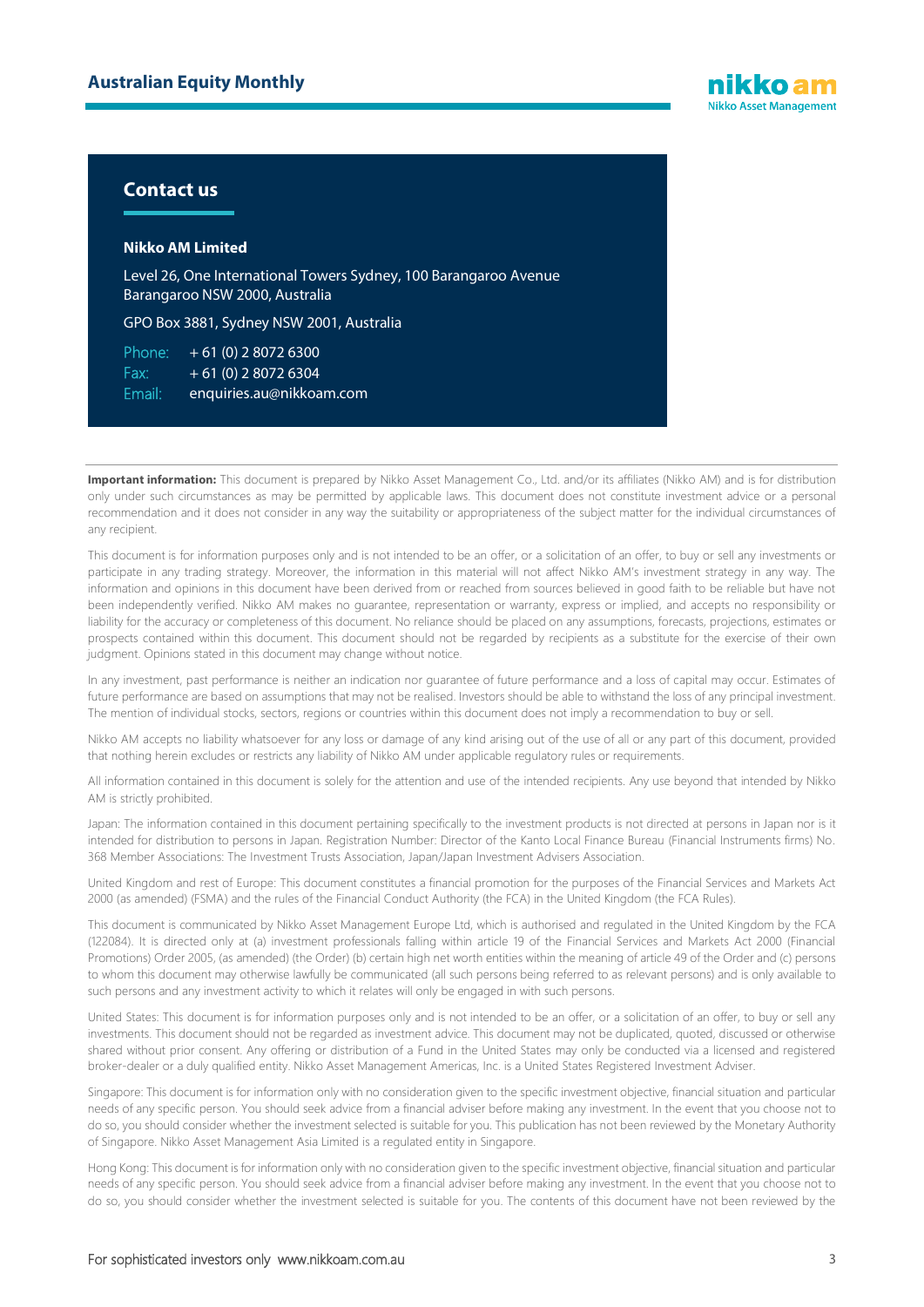### **Australian Equity Monthly**

Securities and Futures Commission or any regulatory authority in Hong Kong. Nikko Asset Management Hong Kong Limited is a licensed corporation in Hong Kong.

Australia: Nikko AM Limited ABN 99 003 376 252 (Nikko AM Australia) is responsible for the distribution of this information in Australia. Nikko AM Australia holds Australian Financial Services Licence No. 237563 and is part of the Nikko AM Group. This material and any offer to provide financial services are for information purposes only. This material does not take into account the objectives, financial situation or needs of any individual and is not intended to constitute personal advice, nor can it be relied upon as such. This material is intended for, and can only be provided and made available to, persons who are regarded as Wholesale Clients for the purposes of section 761G of the Corporations Act 2001 (Cth) and must not be made available or passed on to persons who are regarded as Retail Clients for the purposes of this Act. If you are in any doubt about any of the contents, you should obtain independent professional advice.

New Zealand: Nikko Asset Management New Zealand Limited (Company No. 606057, FSP22562) is the licensed Investment Manager of Nikko AM NZ Investment Scheme, the Nikko AM NZ Wholesale Investment Scheme and the Nikko AM KiwiSaver Scheme.

This material is for the use of researchers, financial advisers and wholesale investors (in accordance with Schedule 1, Clause 3 of the Financial Markets Conduct Act 2013 in New Zealand). This material has been prepared without taking into account a potential investor's objectives, financial situation or needs and is not intended to constitute personal financial advice, and must not be relied on as such. Recipients of this material, who are not wholesale investors, or the named client, or their duly appointed agent, should consult an Authorised Financial Adviser and the relevant Product Disclosure Statement or Fund Fact Sheet (available on our website: www.nikkoam.co.nz).

Kingdom of Bahrain: The document has not been approved by the Central Bank of Bahrain which takes no responsibility for its contents. No offer to the public to purchase the Strategy will be made in the Kingdom of Bahrain and this document is intended to be read by the addressee only and must not be passed to, issued to, or shown to the public generally.

Kuwait: This document is not for general circulation to the public in Kuwait. The Strategy has not been licensed for offering in Kuwait by the Kuwaiti Capital Markets Authority or any other relevant Kuwaiti government agency. The offering of the Strategy in Kuwait on the basis a private placement or public offering is, therefore, restricted in accordance with Decree Law No. 7 of 2010 and the bylaws thereto (as amended). No private or public offering of the Strategy is being made in Kuwait, and no agreement relating to the sale of the Strategy will be concluded in Kuwait. No marketing or solicitation or inducement activities are being used to offer or market the Strategy in Kuwait.

Kingdom of Saudi Arabia: This document is communicated by Nikko Asset Management Europe Ltd (Nikko AME), which is authorised and regulated by the Financial Services and Markets Act 2000 (as amended) (FSMA) and the rules of the Financial Conduct Authority (the FCA) in the United Kingdom (the FCA Rules). This document should not be reproduced, redistributed, or sent directly or indirectly to any other party or published in full or in part for any purpose whatsoever without a prior written permission from Nikko AME.

This document does not constitute investment advice or a personal recommendation and does not consider in any way the suitability or appropriateness of the subject matter for the individual circumstances of any recipient. In providing a person with this document, Nikko AME is not treating that person as a client for the purposes of the FCA Rules other than those relating to financial promotion and that person will not therefore benefit from any protections that would be available to such clients.

Nikko AME and its associates and/or its or their officers, directors or employees may have or have had positions or material interests, may at any time make purchases and/or sales as principal or agent, may provide or have provided corporate finance services to issuers or may provide or have provided significant advice or investment services in any investments referred to in this document or in related investments. Relevant confidential information, if any, known within any company in the Nikko AM group or Sumitomo Mitsui Trust Holdings group and not available to Nikko AME because of regulations or internal procedure is not reflected in this document. The investments mentioned in this document may not be eligible for sale in some states or countries, and they may not be suitable for all types of investors.

Oman: The information contained in this document nether constitutes a public offer of securities in the Sultanate of Oman as contemplated by the Commercial companies law of Oman (Royal decree 4/74) or the Capital Markets Law of Oman (Royal Decree80/98, nor does it constitute an offer to sell, or the solicitation of any offer to buy non-Omani securities in the Sultanate of Oman as contemplated by Article 139 of the Executive Regulations to the Capital Market law (issued by Decision No. 1/2009). This document is not intended to lead to the conclusion of any contract of whatsoever nature within the territory of the Sultanate of Oman.

Qatar (excluding QFC): The Strategies are only being offered to a limited number of investors who are willing and able to conduct an independent investigation of the risks involved in an investment in such Strategies. The document does not constitute an offer to the public and should not be reproduced, redistributed, or sent directly or indirectly to any other party or published in full or in part for any purpose whatsoever without a prior written permission from Nikko Asset Management Europe Ltd (Nikko AME). No transaction will be concluded in your jurisdiction and any inquiries regarding the Strategies should be made to Nikko AME.

United Arab Emirates (excluding DIFC): This document and the information contained herein, do not constitute, and is not intended to constitute, a public offer of securities in the United Arab Emirates and accordingly should not be construed as such. The Strategy is only being offered to a limited number of investors in the UAE who are (a) willing and able to conduct an independent investigation of the risks involved in an investment in such Strategy, and (b) upon their specific request.

The Strategy has not been approved by or licensed or registered with the UAE Central Bank, the Securities and Commodities Authority or any other relevant licensing authorities or governmental agencies in the UAE. This document is for the use of the named addressee only and should not be given or shown to any other person (other than employees, agents or consultants in connection with the addressee's consideration thereof).

No transaction will be concluded in the UAE and any inquiries regarding the Strategy should be made to Nikko Asset Management Europe Ltd.